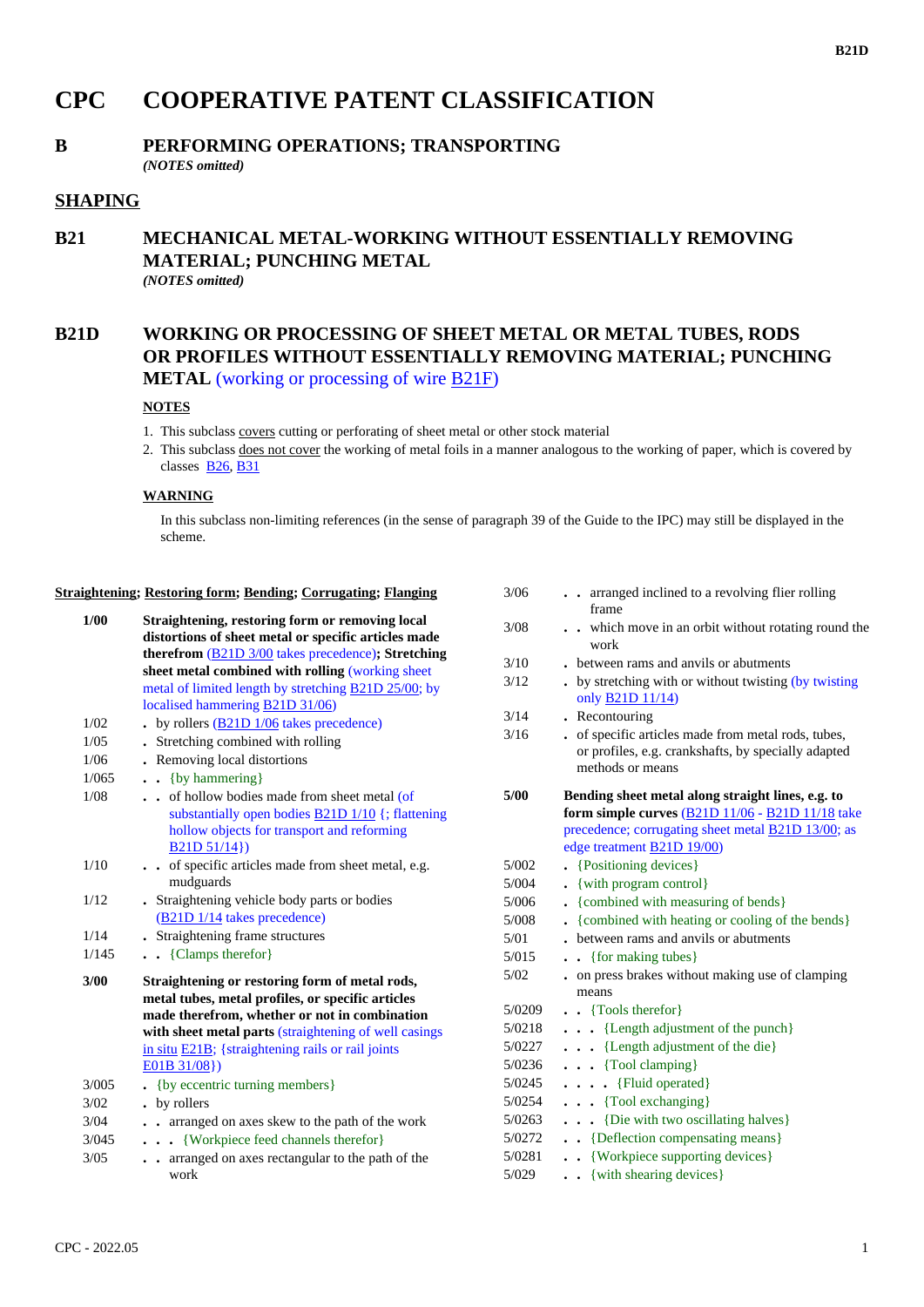| 5/042<br>5/045<br>5/047<br>5/06<br>$5/08$ | side of the work<br>. . {With a rotational movement of the bending<br>blade }<br>. . {With a wiping movement of the bending blade}<br>. {Length adjustment of the clamping means} | 9/073<br>9/076<br>9/08 | engaging tube ends only<br>. {with one swinging forming member}<br>{with more swinging forming members} |
|-------------------------------------------|-----------------------------------------------------------------------------------------------------------------------------------------------------------------------------------|------------------------|---------------------------------------------------------------------------------------------------------|
|                                           |                                                                                                                                                                                   |                        |                                                                                                         |
|                                           |                                                                                                                                                                                   |                        |                                                                                                         |
|                                           |                                                                                                                                                                                   |                        | . in press brakes or between rams and anvils or                                                         |
|                                           |                                                                                                                                                                                   |                        | abutments; Pliers with forming dies                                                                     |
|                                           | . by drawing procedure making use of dies or                                                                                                                                      | 9/085                  | . . {Pliers with forming dies}                                                                          |
|                                           | forming-rollers, e.g. making profiles                                                                                                                                             | 9/10                   | • by passing between rollers                                                                            |
|                                           | . . making use of forming-rollers (B21D 5/12 takes                                                                                                                                | 9/12                   | . by pushing over a curved mandrel; by pushing                                                          |
|                                           | precedence)                                                                                                                                                                       |                        | through a curved die                                                                                    |
| 5/083                                     | . {for obtaining profiles with changing cross-                                                                                                                                    | 9/125                  |                                                                                                         |
|                                           | sectional configuration}                                                                                                                                                          |                        | . . {by pushing through a curved die}                                                                   |
| 5/086                                     | . {for obtaining closed hollow profiles}                                                                                                                                          | 9/14                   | . Wrinkle-bending, i.e. bending by corrugating                                                          |
| $5/10$                                    | . . for making tubes                                                                                                                                                              | 9/15                   | . using filling material of indefinite shape, e.g. sa                                                   |
|                                           |                                                                                                                                                                                   |                        | plastic material (filling of tubes with such mate                                                       |
| $5/12$                                    | . making use of forming-rollers                                                                                                                                                   |                        | B21D9/16                                                                                                |
| 5/14                                      | $\cdot$ by passing between rollers ( $\underline{B21D}$ 5/06 takes                                                                                                                | 9/16                   | • Auxiliary equipment, e.g. machines for filling t                                                      |
|                                           | precedence)                                                                                                                                                                       |                        | with sand                                                                                               |
| 5/143                                     | . . {making use of a mandrel}                                                                                                                                                     | 9/165                  | . . {Machines for filling tubes with sand}                                                              |
| 5/146                                     | {one roll being covered with deformable                                                                                                                                           | 9/18                   | . . for heating or cooling of bends                                                                     |
|                                           | material }                                                                                                                                                                        | 11/00                  | Bending not restricted to forms of material                                                             |
| 5/16                                      | • Folding; Pleating                                                                                                                                                               |                        | mentioned in only one of groups <b>B21D 5/00</b> ,                                                      |
| 7/00                                      | Bending rods, profiles, or tubes                                                                                                                                                  |                        | B21D 7/00, B21D 9/00; Bending not provided fo                                                           |
|                                           | (B21D 11/02 - B21D 11/18 take precedence; using                                                                                                                                   |                        | in groups $\underline{B21D}$ 5/00 $\underline{B21D}$ 9/00 (corrugating o                                |
|                                           | mandrels or the like <b>B21D</b> 9/00)                                                                                                                                            |                        | bending into wave form <b>B21D 13/00</b> , <b>B21D 15/00</b>                                            |
| 7/02                                      | • over a stationary forming member; by use of a                                                                                                                                   |                        | flanging <b>B21D 19/00</b> ); Twisting                                                                  |
|                                           | swinging forming member or abutment                                                                                                                                               | 11/02                  | . Bending by stretching or pulling over a die                                                           |
| 7/021                                     | {Construction of forming members having more                                                                                                                                      |                        | (working sheet metal of limited length by stretc                                                        |
|                                           | than one groove}                                                                                                                                                                  |                        | <b>B21D 25/00</b>                                                                                       |
| 7/022                                     | . . over a stationary forming member only                                                                                                                                         | 11/06                  | . Bending into helical or spiral form; Forming a                                                        |
| 7/0225                                    | . {using pulling members}                                                                                                                                                         |                        | succession of return bends, e.g. serpentine form                                                        |
| 7/024                                     | . . by a swinging forming member                                                                                                                                                  |                        | (making helically seamed tubing <b>B21C 37/12</b> )                                                     |
|                                           |                                                                                                                                                                                   | 11/07                  | . Making serpentine-shaped articles by bending                                                          |
| 7/025                                     | . and pulling or pushing the ends of the work                                                                                                                                     |                        | essentially in one plane                                                                                |
| 7/028                                     | and altering the profile at the same time, e.g.                                                                                                                                   | 11/08                  | . Bending by altering the thickness of part of the                                                      |
|                                           | forming bumpers                                                                                                                                                                   |                        | cross-section of the work (B21D 11/06 takes                                                             |
| 7/03                                      | . Apparatus with means to keep the profile in shape                                                                                                                               |                        | precedence)                                                                                             |
| 7/04                                      | • over a movably-arranged forming menber                                                                                                                                          | 11/085                 | . . {by locally stretching or upsetting}                                                                |
|                                           | (B21D 7/02 takes precedence)                                                                                                                                                      | 11/10                  | . Bending specially adapted to produce specific                                                         |
| 7/06                                      | . in press brakes or between rams and anvils or                                                                                                                                   |                        | articles, e.g. leaf springs {(making or bending le                                                      |
|                                           | abutments; Pliers with forming dies                                                                                                                                               |                        | springs B21D $53/886$ }                                                                                 |
| 7/063                                     | . . {Pliers with forming dies}                                                                                                                                                    | 11/12                  | the articles being reinforcements for concrete                                                          |
| 7/066                                     | . {combined with oscillating members}                                                                                                                                             | 11/125                 | $\ldots$ {Bending wire nets}                                                                            |
| 7/08                                      | . by passing between rollers or through a curved die                                                                                                                              | 11/14                  | . Twisting                                                                                              |
| 7/085                                     | . . {by passing through a curved die}                                                                                                                                             | 11/15                  | . . Reinforcing rods for concrete                                                                       |
| 7/10                                      | . by abutting members and flexible bending means,                                                                                                                                 | 11/16                  | . . Crankshafts                                                                                         |
|                                           | e.g. with chains, ropes                                                                                                                                                           |                        |                                                                                                         |
| 7/12                                      | - with programme control                                                                                                                                                          | 11/18                  | . Joggling                                                                                              |
| 7/14                                      | . combined with measuring of bends or lengths                                                                                                                                     | 11/20                  | . Bending sheet metal, not otherwise provided fo                                                        |
| 7/16                                      | Auxiliary equipment, e.g. for heating or cooling of                                                                                                                               | 11/203                 | $\bullet$ {Round bending}                                                                               |
|                                           | bends                                                                                                                                                                             | 11/206                 | . . {Curving corrugated sheets}                                                                         |
| 7/162                                     | . . {Heating equipment}                                                                                                                                                           | 11/22                  | Auxiliary equipment, e.g. positioning devices                                                           |
| 7/165                                     | . . {Cooling equipment}                                                                                                                                                           | 13/00                  | Corrugating sheet metal, rods or profiles; Beno                                                         |
| 7/167                                     | $\bullet$ {Greasing}                                                                                                                                                              |                        | sheet metal, rods or profiles into wave form (tu                                                        |
|                                           |                                                                                                                                                                                   |                        | <b>B21D 15/00</b>                                                                                       |
| 9/00                                      | Bending tubes using mandrels or the like                                                                                                                                          | 13/02                  | • by pressing                                                                                           |
|                                           | (B21D 11/02 - B21D 11/18 take precedence)                                                                                                                                         | 13/04                  | • by rolling                                                                                            |
| 9/01                                      | . the mandrel being flexible and engaging the entire                                                                                                                              |                        |                                                                                                         |
|                                           | tube length                                                                                                                                                                       | 13/045                 | {the corrugations being parallel to the feeding                                                         |
| 9/03                                      | . . and built-up from loose elements, e.g. series of                                                                                                                              |                        | movement}                                                                                               |
|                                           | balls                                                                                                                                                                             | 13/06                  | • by drawing                                                                                            |
| 9/04                                      | . the mandrel being rigid                                                                                                                                                         | 13/08                  | • by combined methods                                                                                   |
| 9/05                                      | • co-operating with forming members                                                                                                                                               | 13/10                  | . into a peculiar profiling shape                                                                       |
|                                           |                                                                                                                                                                                   | 15/00                  | <b>Corrugating tubes</b> (wrinkle-bending using mand                                                    |
| 9/055                                     | . . {Construction of forming members having more                                                                                                                                  |                        |                                                                                                         |

|        | engaging tube ends only                                                                                                                             |
|--------|-----------------------------------------------------------------------------------------------------------------------------------------------------|
| 9/073  | . . {with one swinging forming member}                                                                                                              |
| 9/076  | {with more swinging forming members}                                                                                                                |
| 9/08   | . in press brakes or between rams and anvils or<br>abutments; Pliers with forming dies                                                              |
|        |                                                                                                                                                     |
| 9/085  | {Pliers with forming dies}                                                                                                                          |
| 9/10   | • by passing between rollers                                                                                                                        |
| 9/12   | . by pushing over a curved mandrel; by pushing<br>through a curved die                                                                              |
| 9/125  | {by pushing through a curved die}<br>$\cdot$                                                                                                        |
| 9/14   | Wrinkle-bending, i.e. bending by corrugating                                                                                                        |
| 9/15   | . using filling material of indefinite shape, e.g. sand,<br>plastic material (filling of tubes with such material                                   |
|        | <b>B21D</b> 9/16)                                                                                                                                   |
| 9/16   | Auxiliary equipment, e.g. machines for filling tubes                                                                                                |
|        | with sand                                                                                                                                           |
| 9/165  | . . {Machines for filling tubes with sand}                                                                                                          |
| 9/18   | . . for heating or cooling of bends                                                                                                                 |
| 11/00  | Bending not restricted to forms of material<br>mentioned in only one of groups <b>B21D 5/00</b> ,<br>B21D 7/00, B21D 9/00; Bending not provided for |
|        | in groups $\underline{B21D}$ 5/00 - $\underline{B21D}$ 9/00 (corrugating or                                                                         |
|        | bending into wave form <b>B21D 13/00</b> , <b>B21D 15/00</b> ;                                                                                      |
|        | flanging <b>B21D 19/00</b> ); Twisting                                                                                                              |
| 11/02  | Bending by stretching or pulling over a die                                                                                                         |
|        | (working sheet metal of limited length by stretching                                                                                                |
|        | B <sub>21</sub> D <sub>25</sub> /00)                                                                                                                |
| 11/06  | . Bending into helical or spiral form; Forming a<br>succession of return bends, e.g. serpentine form                                                |
|        | (making helically seamed tubing <b>B21C 37/12</b> )                                                                                                 |
| 11/07  | . Making serpentine-shaped articles by bending                                                                                                      |
|        | essentially in one plane                                                                                                                            |
| 11/08  | . Bending by altering the thickness of part of the                                                                                                  |
|        | cross-section of the work (B21D 11/06 takes                                                                                                         |
|        | precedence)                                                                                                                                         |
| 11/085 | {by locally stretching or upsetting}<br>$\ddot{\phantom{a}}$                                                                                        |
| 11/10  | Bending specially adapted to produce specific                                                                                                       |
|        | articles, e.g. leaf springs {(making or bending leaf                                                                                                |
|        | springs <b>B21D 53/886</b> )}                                                                                                                       |
| 11/12  | . the articles being reinforcements for concrete                                                                                                    |
| 11/125 | • {Bending wire nets}<br>$\ddot{\phantom{a}}$                                                                                                       |
| 11/14  | Twisting                                                                                                                                            |
| 11/15  | Reinforcing rods for concrete                                                                                                                       |
| 11/16  | Crankshafts                                                                                                                                         |
| 11/18  | Joggling                                                                                                                                            |
| 11/20  | Bending sheet metal, not otherwise provided for                                                                                                     |
| 11/203 | $\bullet$ {Round bending}                                                                                                                           |
| 11/206 | . {Curving corrugated sheets}                                                                                                                       |
| 11/22  | Auxiliary equipment, e.g. positioning devices                                                                                                       |
|        |                                                                                                                                                     |
| 13/00  | Corrugating sheet metal, rods or profiles; Bending<br>sheet metal, rods or profiles into wave form (tubes<br>B <sub>21</sub> D <sub>15</sub> /00    |
| 13/02  | by pressing                                                                                                                                         |
| 13/04  | . by rolling                                                                                                                                        |
| 13/045 | {the corrugations being parallel to the feeding<br>movement }                                                                                       |
| 13/06  | . by drawing                                                                                                                                        |
| 13/08  | . by combined methods                                                                                                                               |
| 13/10  | into a peculiar profiling shape                                                                                                                     |
|        |                                                                                                                                                     |
| 15/00  | Corrugating tubes (wrinkle-bending using mandrels<br>or the like $\underline{B21D9/14}$                                                             |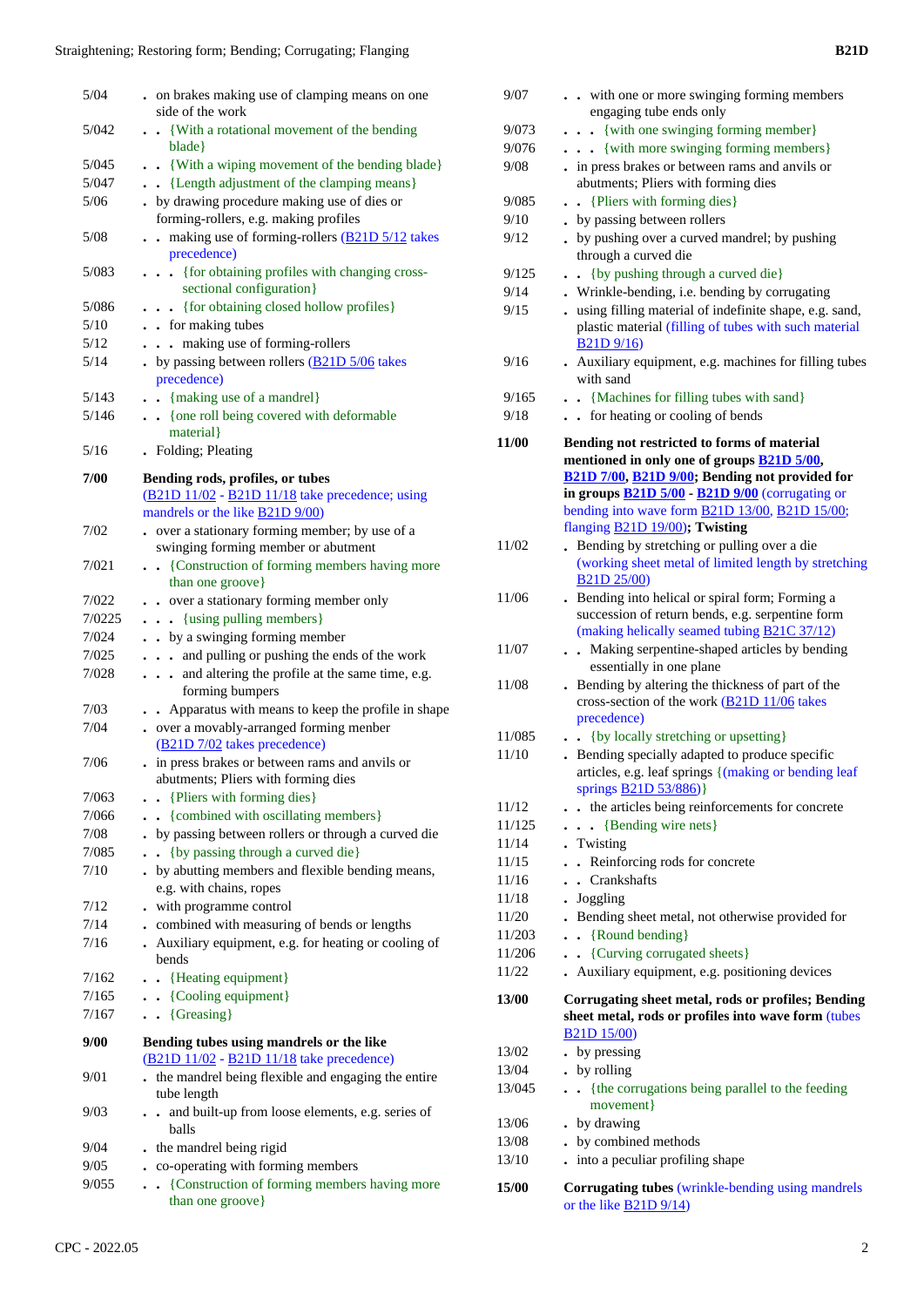| 15/02  | • longitudinally                                                                                  |
|--------|---------------------------------------------------------------------------------------------------|
| 15/03  | • by applying fluid pressure                                                                      |
| 15/04  | transversely, e.g. helically                                                                      |
| 15/06  | annularly {(with thinning B21C 37/205)}<br>$\ddot{\phantom{0}}$                                   |
| 15/10  | . . by applying fluid pressure                                                                    |
| 15/105 | {by applying elastic material}<br>$\ddot{\phantom{0}}$                                            |
| 15/12  | Bending tubes into wave form                                                                      |
| 17/00  | Forming single grooves in sheet metal or tubular<br>or hollow articles                            |
| 17/02  | . by pressing (grooving or notching of bolts, studs, or<br>the like $B21K1/54$                    |
| 17/025 | $\bullet$ $\bullet$ {by pressing tubes axially}                                                   |
| 17/04  | . by rolling                                                                                      |
| 19/00  | Flanging or other edge treatment, e.g. of tubes                                                   |
|        | (connecting by making use of folds <b>B21D 39/00</b> ;                                            |
|        | flaring-out tube ends <b>B21D 41/02</b> )                                                         |
| 19/005 | {Edge deburring or smoothing}                                                                     |
| 19/02  | . by continuously-acting tools moving along the edge                                              |
|        | (edge-curling B21D 19/12)                                                                         |
| 19/04  | shaped as rollers                                                                                 |
| 19/043 | {for flanging edges of plates}                                                                    |
| 19/046 | {for flanging edges of tubular products}                                                          |
| 19/06  | . working inwardly                                                                                |
| 19/08  | by single or successive action of pressing tools, e.g.<br>vice jaws                               |
| 19/082 | . {for making negative angles}                                                                    |
| 19/084 | {with linear cams, e.g. aerial cams}                                                              |
| 19/086 | . {with rotary cams}                                                                              |
| 19/088 | . { for flanging holes}                                                                           |
| 19/10  | • working inwardly                                                                                |
| 19/12  | . Edge-curling                                                                                    |
| 19/14  | . Reinforcing edges, e.g. armouring same                                                          |
| 19/16  | Reverse flanging of tube ends                                                                     |
| 21/00  | Combined processes according to methods covered<br>by groups <b>B21D 1/00</b> - <b>B21D 19/00</b> |

#### **Stamping, Spinning, Deep-drawing; Working sheet metal of limited length by stretching; Punching**

| 22/00  | Shaping without cutting, by stamping, spinning, or<br><b>deep-drawing</b> (otherwise than using rigid devices or |
|--------|------------------------------------------------------------------------------------------------------------------|
|        | tools or yieldable or resilient pads B21D 26/00)                                                                 |
| 22/02  | . Stamping using rigid devices or tools                                                                          |
| 22/022 | { by heating the blank or stamping associated with                                                               |
|        | heat treatment (C21D takes precedence) }                                                                         |
| 22/025 | $\bullet$ $\bullet$ {for tubular articles}                                                                       |
| 22/027 | {for flattening the ends of corrugated sheets}                                                                   |
| 22/04  | for dimpling (combined with perforating                                                                          |
|        | B21D 28/24)                                                                                                      |
| 22/06  | having relatively-movable die parts                                                                              |
| 22/08  | with die parts on rotating carriers                                                                              |
| 22/10  | . Stamping using yieldable or resilient pads                                                                     |
| 22/105 | $\bullet$ $\bullet$ { of tubular products}                                                                       |
| 22/12  | using enclosed flexible chambers                                                                                 |
| 22/125 | $\ldots$ { of tubular products}                                                                                  |
| 22/14  | . Spinning                                                                                                       |
| 22/16  | over shaping mandrels or formers                                                                                 |
| 22/18  | using tools guided to produce the required profile                                                               |
| 22/185 | {making bombed objects}                                                                                          |
| 22/20  | . Deep-drawing (special deep-drawing arrangements                                                                |
|        | in, or in connection with, presses <b>B21D 24/00</b> )                                                           |

| 22/201 | • · {Work-pieces; preparation of the work-pieces,<br>e.g. lubricating, coating}                                                                           |
|--------|-----------------------------------------------------------------------------------------------------------------------------------------------------------|
| 22/203 | {of compound articles}<br>$\ddot{\phantom{0}}$                                                                                                            |
| 22/205 | . . {Hydro-mechanical deep-drawing}                                                                                                                       |
| 22/206 | . {articles from a strip in several steps, the                                                                                                            |
|        | articles being coherent with the strip during the<br>operation}                                                                                           |
| 22/208 | • {by heating the blank or deep-drawing associated<br>with heat treatment (C21D takes precedence)}                                                        |
| 22/21  | . without fixing the border of the blank                                                                                                                  |
| 22/22  | with devices for holding the edge of the blanks                                                                                                           |
|        | (B21D 22/24 - B21D 22/30 take precedence;<br>shaping over a die without external former<br>B <sub>21</sub> D <sub>11</sub> /02)                           |
| 22/225 | {with members for radially pushing the blanks}                                                                                                            |
| 22/24  | involving two drawing operations having effects<br>$\ddot{\phantom{0}}$<br>in opposite directions with respect to the blank                               |
| 22/26  | for making peculiarly, e.g. irregularly, shaped<br>$\ddot{\phantom{a}}$<br>articles                                                                       |
| 22/28  | of cylindrical articles using consecutive dies<br>$\ddot{\phantom{0}}$                                                                                    |
| 22/283 | {with ram and dies aligning means}<br>.                                                                                                                   |
| 22/286 | {with lubricating or cooling means}<br>$\cdots$                                                                                                           |
| 22/30  | . . to finish articles formed by deep-drawing                                                                                                             |
| 24/00  | Special deep-drawing arrangements in, or in<br>connection with, presses                                                                                   |
| 24/005 | • {Multi-stage presses}                                                                                                                                   |
| 24/02  | Die-cushions                                                                                                                                              |
| 24/04  | Blank holders; Mounting means therefor                                                                                                                    |
| 24/06  | . Mechanically spring-loaded blank holders                                                                                                                |
| 24/08  | . Pneumatically or hydraulically loaded blank<br>holders                                                                                                  |
| 24/10  | Devices controlling or operating blank holders<br>independently, or in conjunction with dies                                                              |
| 24/12  | . . mechanically                                                                                                                                          |
| 24/14  | . . pneumatically or hydraulically                                                                                                                        |
| 24/16  | Additional equipment in association with the tools,<br>e.g. for shearing, for trimming                                                                    |
| 25/00  | Working sheet metal of limited length by<br>stretching, e.g. for straightening                                                                            |
| 25/02  | . by pulling over a die                                                                                                                                   |
| 25/04  | . Clamping arrangements                                                                                                                                   |
| 26/00  | Shaping without cutting otherwise than using<br>rigid devices or tools or yieldable or resilient pads,<br>i.e. applying fluid pressure or magnetic forces |
|        | (stamping using resilient pads <b>B21D 22/10</b> )                                                                                                        |
| 26/02  | by applying fluid pressure                                                                                                                                |
| 26/021 | . Deforming sheet bodies                                                                                                                                  |
| 26/023 | including an additional treatment performed by<br>fluid pressure, e.g. perforating                                                                        |
| 26/025 | Means for controlling the clamping or opening                                                                                                             |
| 26/027 | $\ddot{\phantom{a}}$<br>of the moulds                                                                                                                     |
|        | • Means for controlling fluid parameters, e.g.<br>pressure or temperature                                                                                 |
| 26/029 | . Closing or sealing means                                                                                                                                |
| 26/031 | . Mould construction<br>(B21D 26/025 - B21D 26/029 take precedence)                                                                                       |
| 26/033 | • Deforming tubular bodies (corrugating tubes by<br>applying fluid pressure <b>B21D 15/03</b> , <b>B21D 15/10</b> )                                       |
| 26/035 | . including an additional treatment performed by<br>fluid pressure, e.g. perforating                                                                      |
| 26/037 | . Forming branched tubes                                                                                                                                  |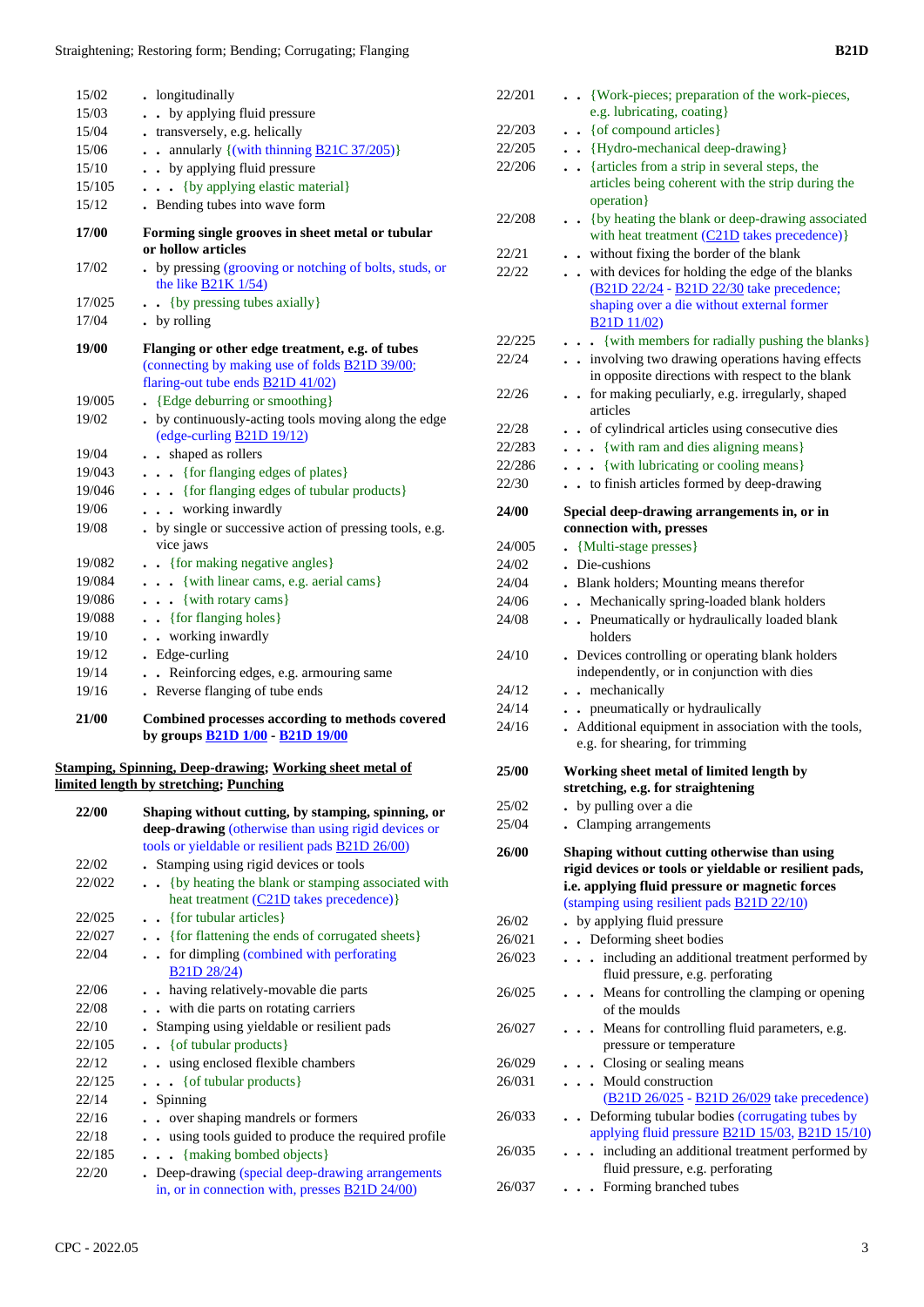| 26/039 | Means for controlling the clamping or opening                                                 | 28/343 | $\ldots$ {Draw punches}                                                                                |
|--------|-----------------------------------------------------------------------------------------------|--------|--------------------------------------------------------------------------------------------------------|
|        | of the moulds                                                                                 | 28/346 | . {length adjustable perforating tools}                                                                |
| 26/041 | . Means for controlling fluid parameters, e.g.                                                | 28/36  | . . using rotatable work or tool holders                                                               |
|        | pressure or temperature                                                                       | 31/00  | Other methods for working sheet metal, metal                                                           |
| 26/043 | . Means for controlling the axial pusher                                                      |        | tubes, metal profiles (deforming one surface of tubes                                                  |
| 26/045 | . Closing or sealing means                                                                    |        | helically by rolling <b>B21H 3/00</b> ; upsetting <b>B21J 5/08</b> ;                                   |
| 26/047 | Mould construction<br>(B21D 26/037 - B21D 26/045 take precedence)                             |        | working metal by removing material therefrom <b>B23</b> ;<br>embossing <b>B44B</b> )                   |
| 26/049 | . Deforming bodies having a closed end                                                        | 31/005 | • {Incremental shaping or bending, e.g. stepwise                                                       |
| 26/051 | . Deforming double-walled bodies                                                              |        | moving a shaping tool along the surface of the                                                         |
| 26/053 | . . characterised by the material of the blanks                                               |        | workpiece (B21D 22/14 takes precedence)}                                                               |
| 26/055 | . Blanks having super-plastic properties                                                      | 31/02  | . Stabbing or piercing, e.g. for making sieves                                                         |
| 26/057 | . Tailored blanks                                                                             |        | (dimpling B21D 22/04; perforating by punching                                                          |
| 26/059 | . Layered blanks                                                                              |        | B <sub>21</sub> D <sub>28</sub> /24)                                                                   |
| 26/06  | . . by shock waves                                                                            | 31/04  | . Expanding other than provided for in groups                                                          |
| 26/08  | . generated by explosives, e.g. chemical<br>explosives                                        |        | B21D 1/00 - B21D 28/00, e.g. for making expanded<br>metal (B21D 47/00 takes precedence; enlarging tube |
| 26/10  | . generated by evaporation, e.g. of wire, of                                                  |        | ends <b>B21D 41/02</b> )                                                                               |
|        | liquids                                                                                       | 31/043 | . . {Making use of slitting discs or punch cutters}                                                    |
| 26/12  | . initiated by spark discharge                                                                | 31/046 | . {making use of rotating cutters}                                                                     |
| 26/14  | • applying magnetic forces                                                                    | 31/06  | . Deforming sheet metal, tubes or profiles by                                                          |
| 28/00  | <b>Shaping by press-cutting; Perforating</b>                                                  |        | sequential impacts, e.g. hammering, beating, peen                                                      |
| 28/002 | . {Drive of the tools $\underline{(B21D 28/007)}$ and $\underline{B21D 28/20}$                |        | forming (forging hammers B21J 7/00)                                                                    |
|        | take precedence) }                                                                            | 33/00  | Special measures in connection with working metal                                                      |
| 28/005 | . Adjustment of the punch stroke for                                                          |        | foils, e.g. gold foils (cutting or perforating of metal                                                |
|        | compensating wear}                                                                            |        | foil analogous to paper $\underline{B26}$                                                              |
| 28/007 | • {Explosive cutting or perforating}                                                          |        |                                                                                                        |
| 28/02  | . Punching blanks or articles with or without                                                 | 35/00  | Combined processes according to {or processes                                                          |
|        | obtaining scrap (cutting nails or pins from strips or                                         |        | combined with} methods covered by groups<br><b>B21D 1/00 B21D 31/00 (B21D 21/00 takes)</b>             |
|        | sheet material <b>B21G</b> 3/26); Notching                                                    |        | precedence)                                                                                            |
| 28/04  | . Centering the work; Positioning the tools                                                   | 35/001 | • {Shaping combined with punching, e.g. stamping                                                       |
| 28/06  | . Making more than one part out of the same blank;                                            |        | and perforating }                                                                                      |
|        | Scrapless working                                                                             | 35/002 | • {Processes combined with methods covered by                                                          |
| 28/08  | . Zig-zag sequence working                                                                    |        | groups <b>B21D 1/00</b> - <b>B21D 31/00</b> }                                                          |
| 28/10  | . Incompletely punching in such a manner that the                                             | 35/003 | . . {Simultaneous forming, e.g. making more                                                            |
|        | parts are still coherent with the work                                                        |        | than one part per stroke (B21D 26/06 takes                                                             |
| 28/12  | . . Punching using rotatable carriers                                                         |        | precedence) }                                                                                          |
| 28/125 | $\cdots$ {with multi-tools}                                                                   | 35/005 | {characterized by the material of the blank or the                                                     |
| 28/14  | Dies (ejecting or stripping-off devices arranged in                                           |        | workpiece (B21D 26/053 takes precedence) }                                                             |
|        | punching machines or tools <b>B21D 45/00</b> )                                                | 35/006 | . {Blanks having varying thickness, e.g. tailored                                                      |
| 28/145 | . {with means for slug retention, e.g. a groove}                                              |        | blanks }                                                                                               |
| 28/16  | Shoulder or burr prevention {, e.g. fine-blanking}                                            | 35/007 | . {Layered blanks (B21D 22/203 takes                                                                   |
| 28/18  | . Yieldable, e.g. rubber, punching pads                                                       |        | precedence; joining superposed plates                                                                  |
| 28/20  | Applications of drives {for reducing noise or                                                 |        | B21D 39/031, B21D 39/034, B21D 39/035)}                                                                |
|        | wear }                                                                                        | 35/008 | . {involving vibration, e.g. ultrasonic}                                                               |
| 28/22  | Notching the peripheries of circular blanks, e.g.<br>laminations for dynamo-electric machines | 37/00  | Tools as parts of machines covered by this subclass                                                    |
| 28/24  | . Perforating, i.e. punching holes                                                            |        | (forms or constructions of tools uniquely adapted for                                                  |
| 28/243 | $\bullet$ {in profiles}                                                                       |        | particular operations, see the relevant groups for the                                                 |
| 28/246 | . . {Selection of punches}                                                                    |        | operations)                                                                                            |
| 28/26  | . . in sheets or flat parts                                                                   | 37/01  | . Selection of materials                                                                               |
| 28/265 | . {with relative movement of sheet and                                                        | 37/02  | . Die constructions enabling assembly of the die parts                                                 |
|        | tools enabling the punching of holes in                                                       |        | in different ways (B21D 37/06 takes precedence)                                                        |
|        | predetermined locations of the sheet, e.g. holes                                              | 37/04  | . Movable or exchangeable mountings for tools                                                          |
|        | punching with template}                                                                       | 37/06  | . . Pivotally-arranged tools, e.g. disengageable (die                                                  |
| 28/28  | . . in tubes or other hollow bodies                                                           |        | sets with dies pivoted to one another <b>B21D 37/12</b> )                                              |
| 28/285 | {punching outwards}                                                                           | 37/08  | . Dies with different parts for several steps in a                                                     |
| 28/30  | . . in annular parts, e.g. rims                                                               |        | process                                                                                                |
| 28/32  | . . in other articles of special shape                                                        | 37/10  | . Die sets; Pillar guides                                                                              |
| 28/325 | . {using cam or wedge mechanisms, e.g. aerial                                                 | 37/12  | . Particular guiding equipment, {e.g. pliers};                                                         |
|        | cams                                                                                          |        | Special arrangements for interconnection or<br>cooperation of dies                                     |
| 28/34  | . Perforating tools; Die holders                                                              |        |                                                                                                        |
|        |                                                                                               |        |                                                                                                        |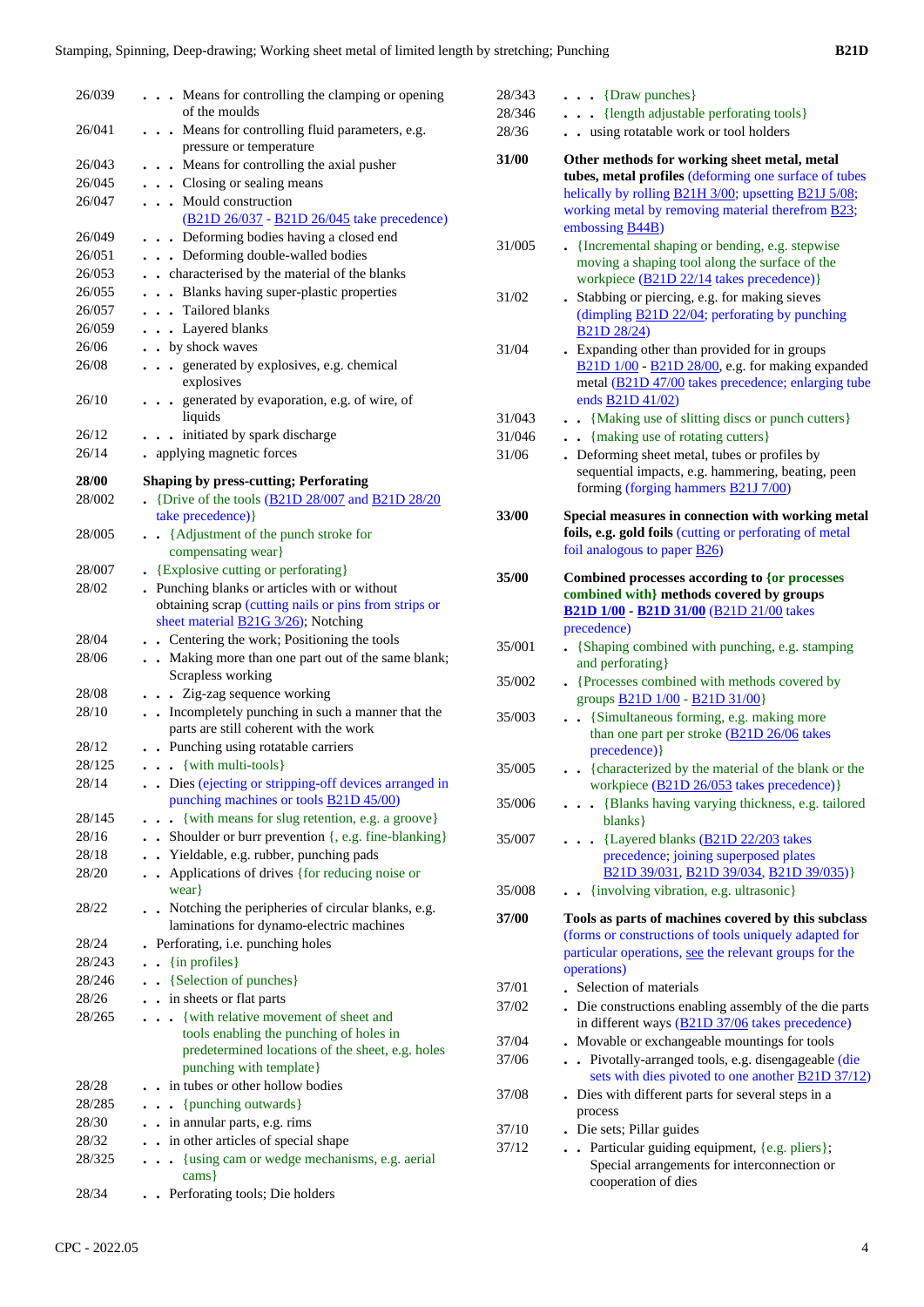| 37/14  | . Particular arrangements for handling and holding in<br>place complete dies                                                                                                                                                                                                                                                                                     | 41/00  | Application of procedures in order to alter the<br>diameter of tube ends (B21D 39/00 takes precedence                                                                                                                                                                                                                                               |
|--------|------------------------------------------------------------------------------------------------------------------------------------------------------------------------------------------------------------------------------------------------------------------------------------------------------------------------------------------------------------------|--------|-----------------------------------------------------------------------------------------------------------------------------------------------------------------------------------------------------------------------------------------------------------------------------------------------------------------------------------------------------|
| 37/142 | . . {Spotting presses}                                                                                                                                                                                                                                                                                                                                           |        | $\{$ ; plastic tubes $\underline{B29C}$ 57/08})                                                                                                                                                                                                                                                                                                     |
| 37/145 | . . {Die storage magazines}                                                                                                                                                                                                                                                                                                                                      | 41/02  | • Enlarging                                                                                                                                                                                                                                                                                                                                         |
| 37/147 | . Tool exchange carts }                                                                                                                                                                                                                                                                                                                                          | 41/021 | . . {by means of tube-flaring hand tools}                                                                                                                                                                                                                                                                                                           |
| 37/16  | • Heating or cooling                                                                                                                                                                                                                                                                                                                                             | 41/023 | . {comprising rolling elements}                                                                                                                                                                                                                                                                                                                     |
| 37/18  | . Lubricating {, e.g. lubricating tool and workpiece                                                                                                                                                                                                                                                                                                             | 41/025 | {by means of impact-type swaging hand tools}                                                                                                                                                                                                                                                                                                        |
|        | simultaneously (lubricating workpieces for deep-                                                                                                                                                                                                                                                                                                                 | 41/026 | . . {by means of mandrels}                                                                                                                                                                                                                                                                                                                          |
|        | drawing <b>B21D 22/201</b> )}                                                                                                                                                                                                                                                                                                                                    | 41/028 | $\ldots$ {expandable mandrels}                                                                                                                                                                                                                                                                                                                      |
| 37/20  | . Making tools by operations not covered by a single                                                                                                                                                                                                                                                                                                             | 41/04  | . Reducing; Closing                                                                                                                                                                                                                                                                                                                                 |
| 37/205 | other subclass                                                                                                                                                                                                                                                                                                                                                   | 41/045 | $\bullet$ $\bullet$ {Closing}                                                                                                                                                                                                                                                                                                                       |
| 39/00  | . . {Making cutting tools}<br>Application of procedures in order to connect<br>objects or parts, e.g. coating with sheet metal<br>otherwise than by plating ({joining mitred<br>profiles <b>B21D 53/745</b> ; } riveting <b>B21J</b> ; uniting<br>components by forging or pressing to form integral<br>members <b>B21K 25/00</b> ; welding <b>B23K</b> ; press- | 43/00  | Feeding, positioning or storing devices combined<br>with, or arranged in, or specially adapted for<br>use in connection with, apparatus for working<br>or processing sheet metal, metal tubes or metal<br>profiles; Associations therewith of cutting devices<br>(cutting devices associated with the tool, see the<br>relevant group for the tool) |
|        | fitting, force-fitting, or shrinking in general                                                                                                                                                                                                                                                                                                                  | 43/003 | • {Positioning devices $\underline{(B21D 28/04]}$ and                                                                                                                                                                                                                                                                                               |
|        | B23P 11/00, B21D 19/00; by adhesives F16B 11/00<br>$\{$ ; Connections as such $F16L, F16B\}$ ); Tube                                                                                                                                                                                                                                                             |        | B21D 28/265 take precedence; stops B21D 43/26;<br>centering moving strips <b>B21D 43/023</b> )}                                                                                                                                                                                                                                                     |
|        | expanders                                                                                                                                                                                                                                                                                                                                                        | 43/006 | . {Feeding elongated articles, such as tubes, bars, or                                                                                                                                                                                                                                                                                              |
| 39/02  | . of sheet metal by folding, e.g. connecting edges of a                                                                                                                                                                                                                                                                                                          |        | profiles }                                                                                                                                                                                                                                                                                                                                          |
|        | sheet to form a cylinder                                                                                                                                                                                                                                                                                                                                         | 43/02  | . Advancing work in relation to the stroke of the die                                                                                                                                                                                                                                                                                               |
| 39/021 | . {for panels, e.g. vehicle doors}                                                                                                                                                                                                                                                                                                                               |        | or tool                                                                                                                                                                                                                                                                                                                                             |
| 39/023 | . {using rollers}                                                                                                                                                                                                                                                                                                                                                | 43/021 | • • {Control or correction devices in association with                                                                                                                                                                                                                                                                                              |
| 39/025 | $\bullet$ $\bullet$ {Hand tools}                                                                                                                                                                                                                                                                                                                                 |        | moving strips}                                                                                                                                                                                                                                                                                                                                      |
| 39/026 | . . {Reinforcing the connection by locally                                                                                                                                                                                                                                                                                                                       | 43/022 | . {Loop-control}                                                                                                                                                                                                                                                                                                                                    |
|        | deforming }                                                                                                                                                                                                                                                                                                                                                      | 43/023 | . {Centering devices, e.g. edge guiding}                                                                                                                                                                                                                                                                                                            |
| 39/028 | . {Reinforcing the connection otherwise than by                                                                                                                                                                                                                                                                                                                  | 43/025 | . . {Fault detection, e.g. misfeed detection}                                                                                                                                                                                                                                                                                                       |
|        | deforming, e.g. welding}                                                                                                                                                                                                                                                                                                                                         | 43/026 | . . {Combination of two or more feeding devices                                                                                                                                                                                                                                                                                                     |
| 39/03  | . of sheet metal otherwise than by folding                                                                                                                                                                                                                                                                                                                       |        | provided for in <b>B21D 43/04</b> - <b>B21D 43/18</b> }                                                                                                                                                                                                                                                                                             |
| 39/031 | . {Joining superposed plates by locally deforming                                                                                                                                                                                                                                                                                                                | 43/027 | . {Combined feeding and ejecting devices}                                                                                                                                                                                                                                                                                                           |
|        | without slitting or piercing}<br>{by fitting a projecting part integral with one                                                                                                                                                                                                                                                                                 | 43/028 | . Tools travelling with material, e.g. flying                                                                                                                                                                                                                                                                                                       |
| 39/032 | plate in a hole of the other plate}                                                                                                                                                                                                                                                                                                                              |        | punching machines}                                                                                                                                                                                                                                                                                                                                  |
| 39/034 | . . {Joining superposed plates by piercing}                                                                                                                                                                                                                                                                                                                      | 43/04  | by means in mechanical engagement with the                                                                                                                                                                                                                                                                                                          |
| 39/035 | . . {Joining superposed plates by slitting}                                                                                                                                                                                                                                                                                                                      | 43/05  | work                                                                                                                                                                                                                                                                                                                                                |
| 39/037 | {Interlocking butt joints}                                                                                                                                                                                                                                                                                                                                       |        | . specially adapted for multi-stage presses<br>$\{(B21D43/145 \text{ takes precedence})\}$                                                                                                                                                                                                                                                          |
| 39/038 | . . {Perpendicular plate connections}                                                                                                                                                                                                                                                                                                                            | 43/052 | $\ldots$ [Devices having a cross bar]                                                                                                                                                                                                                                                                                                               |
| 39/04  | of tubes with tubes; of tubes with rods {(crimped                                                                                                                                                                                                                                                                                                                | 43/055 | . {Devices comprising a pair of longitudinally                                                                                                                                                                                                                                                                                                      |
|        | pipe joints as such F16L 13/14)}                                                                                                                                                                                                                                                                                                                                 |        | and laterally movable parallel transfer bars}                                                                                                                                                                                                                                                                                                       |
| 39/042 | . {using explosives (by explosive welding<br>$B23K 20/08$ }                                                                                                                                                                                                                                                                                                      | 43/057 | . {Devices for exchanging transfer bars or<br>grippers; Idle stages, e.g. exchangeable}                                                                                                                                                                                                                                                             |
| 39/044 | . . {perpendicular}                                                                                                                                                                                                                                                                                                                                              | 43/06  | by positive or negative engaging parts co-                                                                                                                                                                                                                                                                                                          |
| 39/046 | . {Connecting tubes to tube-like fittings}                                                                                                                                                                                                                                                                                                                       |        | operating with corresponding parts of the sheet                                                                                                                                                                                                                                                                                                     |
| 39/048 | . {using presses for radially crimping tubular                                                                                                                                                                                                                                                                                                                   |        | or the like to be processed, e.g. carrier bolts or                                                                                                                                                                                                                                                                                                  |
|        | elements }                                                                                                                                                                                                                                                                                                                                                       |        | grooved section in the carriers                                                                                                                                                                                                                                                                                                                     |
| 39/06  | . of tubes in openings, e.g. rolling-in                                                                                                                                                                                                                                                                                                                          | 43/08  | $\ldots$ by rollers { $(B21D 43/145$ takes precedence)}                                                                                                                                                                                                                                                                                             |
| 39/063 | . {for assembling ladders}                                                                                                                                                                                                                                                                                                                                       | 43/09  | . by one or more pairs of rollers for feeding                                                                                                                                                                                                                                                                                                       |
| 39/066 | . . {using explosives}                                                                                                                                                                                                                                                                                                                                           |        | sheet or strip material                                                                                                                                                                                                                                                                                                                             |
| 39/08  | . Tube expanders                                                                                                                                                                                                                                                                                                                                                 | 43/10  | . by grippers $\{(\underline{B21D43}/055, \underline{B21D43}/057,$                                                                                                                                                                                                                                                                                  |
| 39/10  | . . with rollers for expanding only                                                                                                                                                                                                                                                                                                                              |        | B <sub>21</sub> D <sub>43</sub> /145 take precedence) }                                                                                                                                                                                                                                                                                             |
| 39/12  | . . with rollers for expanding and flanging                                                                                                                                                                                                                                                                                                                      | 43/105 | . {Manipulators, i.e. mechanical arms carrying<br>a gripper element having several degrees of                                                                                                                                                                                                                                                       |
| 39/14  | . . with balls                                                                                                                                                                                                                                                                                                                                                   |        | freedom}                                                                                                                                                                                                                                                                                                                                            |
| 39/16  | . . with torque limiting devices                                                                                                                                                                                                                                                                                                                                 | 43/11  | . for feeding sheet or strip material                                                                                                                                                                                                                                                                                                               |
| 39/18  | . Rollers of special shape                                                                                                                                                                                                                                                                                                                                       | 43/12  | . by chains or belts {(B21D 43/145 takes)                                                                                                                                                                                                                                                                                                           |
| 39/20  | . . with mandrels, e.g. expandable                                                                                                                                                                                                                                                                                                                               |        | precedence) }                                                                                                                                                                                                                                                                                                                                       |
| 39/203 | . {expandable by fluid or elastic material}                                                                                                                                                                                                                                                                                                                      | 43/13  | . by linearly moving tables                                                                                                                                                                                                                                                                                                                         |
| 39/206 | . {by axially compressing the elastic material}                                                                                                                                                                                                                                                                                                                  | 43/14  | . by turning devices, e.g. turn-tables                                                                                                                                                                                                                                                                                                              |
|        |                                                                                                                                                                                                                                                                                                                                                                  | 43/145 | . {Turnover devices, i.e. by turning about a                                                                                                                                                                                                                                                                                                        |
|        |                                                                                                                                                                                                                                                                                                                                                                  |        | substantially horizontal axis}                                                                                                                                                                                                                                                                                                                      |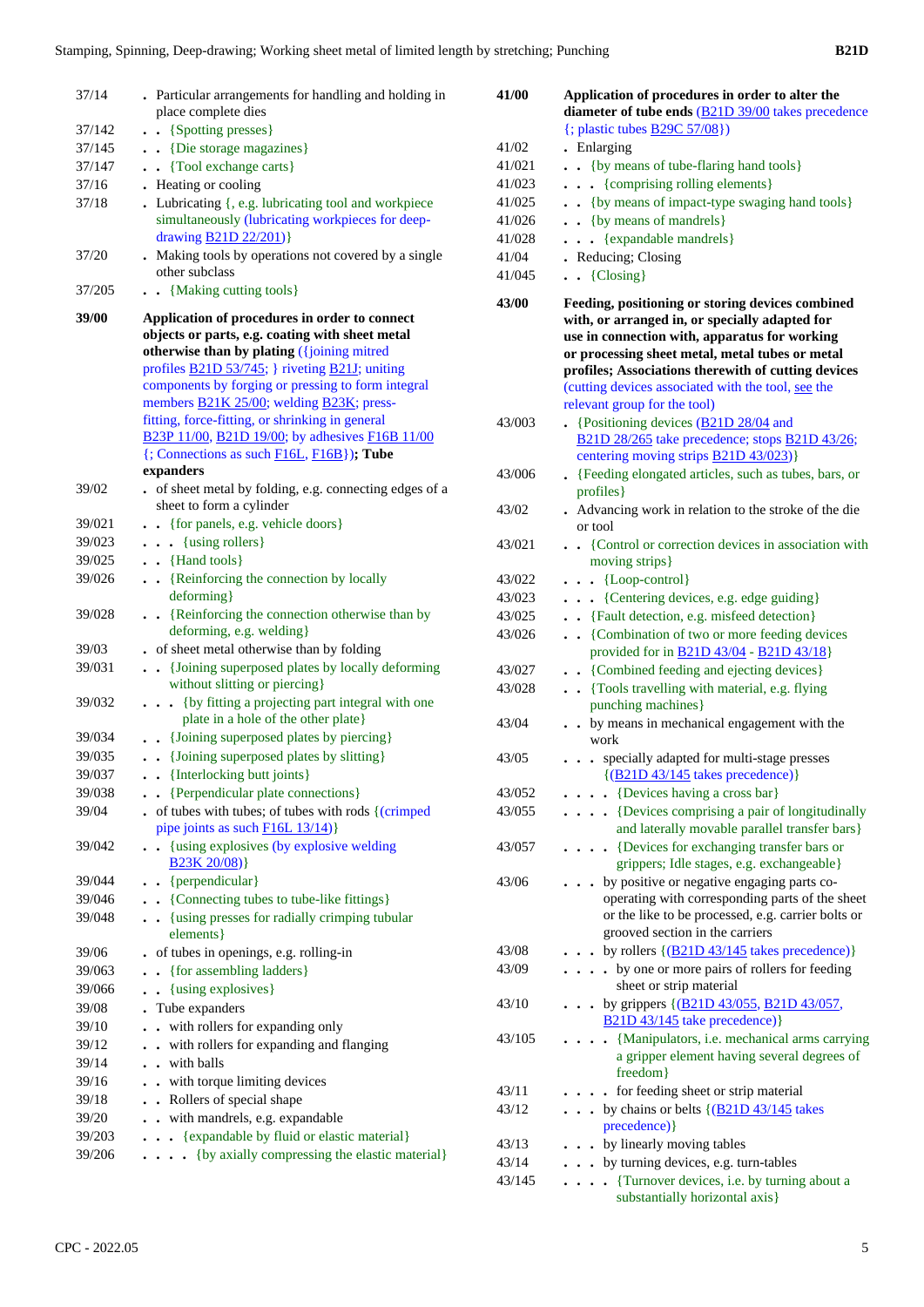| 43/16  | . . by gravity, e.g. chutes                                                                           |
|--------|-------------------------------------------------------------------------------------------------------|
| 43/18  | . . by means in pneumatic or magnetic engagement<br>with the work                                     |
| 43/20  | • Storage arrangements; Piling or unpiling (in general<br>$B65G, {B65H}$                              |
| 43/22  | . Devices for piling sheets                                                                           |
| 43/24  | • Devices for removing sheets from a stack                                                            |
| 43/26  | <b>Stops</b>                                                                                          |
| 43/28  | Associations of cutting devices therewith                                                             |
| 43/282 | {Discharging crop ends or the like}<br>$\ddotsc$                                                      |
| 43/285 | {Devices for handling elongated articles,                                                             |
|        | e.g. bars, tubes or profiles (B21D 43/282,<br>B <sub>21</sub> D <sub>43</sub> /287 take precedence) } |
| 43/287 | {Devices for handling sheet or strip material<br>$(B21D 43/282$ takes precedence) }                   |
| 45/00  | Ejecting or stripping-off devices arranged in<br>machines or tools dealt with in this subclass        |
| 45/003 | . {in punching machines or punching tools}                                                            |
| 45/006 | . . {Stripping-off devices}                                                                           |
| 45/02  | . Ejecting devices                                                                                    |
| 45/04  | interrelated with motion of tool<br>$\ddot{\phantom{a}}$                                              |
| 45/06  | . Stripping-off devices                                                                               |
| 45/065 | {for deep-drawn cans, e.g. using stripping<br>$\ddot{\phantom{a}}$<br>$fingers$ }                     |
| 45/08  | interrelated with motion of tool<br>$\mathbf{A}^{\mathbf{r}}$                                         |
| 45/10  | Combined ejecting and stripping-off devices                                                           |
|        | Processing sheet metal or metal tubes, or processing metal                                            |
|        | profiles according to any of groups <b>B21D 1/00 - B21D 45/00</b> , in                                |
|        | the manufacture of finished or semi-finished articles                                                 |
| 47/00  | Making rigid structural elements or units, e.g.                                                       |

|             | ramma right bu ucturur cicinento or unitor                                                                                                                                             |  |  |
|-------------|----------------------------------------------------------------------------------------------------------------------------------------------------------------------------------------|--|--|
|             | honeycomb structures                                                                                                                                                                   |  |  |
| 47/005      | . {Making gratings}                                                                                                                                                                    |  |  |
| 47/01       | beams or pillars                                                                                                                                                                       |  |  |
| 47/02       | • by expanding                                                                                                                                                                         |  |  |
| 47/04       | - composite sheet metal profiles                                                                                                                                                       |  |  |
| 49/00       | Sheathing or stiffening objects (by winding wire<br>or tape thereon <b>B65H 54/00</b> , <b>B65H 81/00</b> ; specially<br>adapted for manufacturing conductors or cables<br>H01B 13/26) |  |  |
| 49/005      | • {Hollow objects}                                                                                                                                                                     |  |  |
| 51/00       | <b>Making hollow objects (from thick-walled or non</b><br>uniform tubes $B21K 21/00$                                                                                                   |  |  |
| 51/02       | characterised by the structure of the objects<br>$\{(B21D 51/26 \text{ takes precedence})\}$                                                                                           |  |  |
| <b>NOTE</b> |                                                                                                                                                                                        |  |  |
|             | Making hollow objects characterised both by<br>their structure and by their use is classified only<br>in group $\underline{B21D}$ 51/16                                                |  |  |
| 51/04       | built-up objects, e.g. objects with rigidly-attached<br>bottom or cover                                                                                                                |  |  |
| 51/06       | . . folded objects                                                                                                                                                                     |  |  |
| 51/08       | • ball-shaped objects                                                                                                                                                                  |  |  |
| 51/10       | conically or cylindrically shaped objects<br>$\ddot{\phantom{a}}$                                                                                                                      |  |  |
| 51/12       | . . objects with corrugated walls                                                                                                                                                      |  |  |
| 51/14       | . Flattening hollow objects for transport or storage;<br>Re-forming same (making tubes from doubled<br>flat material <b>B21C</b> 37/14)                                                |  |  |
| 51/16       | characterised by the use of the objects (making heat<br>exchangers <b>B21D 53/02</b> )                                                                                                 |  |  |

| CPC - 2022.05 |  |
|---------------|--|

| 51/18   | vessels, e.g. tubs, vats, tanks, sinks, or the like                                    |
|---------|----------------------------------------------------------------------------------------|
| 51/20   | . barrels                                                                              |
| 51/22   | . . pots, e.g. for cooking                                                             |
| 51/24   | . high-pressure containers, e.g. boilers, bottles                                      |
| 51/26   | cans or tins; Closing same in a permanent manner<br>$\sim$                             |
|         | (making outlet arrangements <b>B21D 51/38</b> ;<br>welding or soldering <b>B23K</b> )  |
| 51/2607 | {Locally embossing the walls of formed can<br>$\ddot{\phantom{0}}$                     |
|         | bodies (B44B 5/00, B44C 1/24, B44C 3/085                                               |
|         | take precedence; bulging <b>B21D 51/2646</b> )}                                        |
| 51/2615 | {Edge treatment of cans or tins}                                                       |
|         |                                                                                        |
| 51/2623 | $\ldots$ {Curling}                                                                     |
| 51/263  | $\ldots$ {Flanging}                                                                    |
| 51/2638 | $\ldots$ {Necking}                                                                     |
| 51/2646 | {Of particular non cylindrical shape, e.g.<br>conical, rectangular, polygonal, bulged} |
| 51/2653 | {Methods or machines for closing cans by<br>$\bullet$                                  |
|         | applying caps or bottoms}                                                              |
| 51/2661 | {Sealing or closing means therefor}<br>$\ddot{\phantom{0}}$                            |
| 51/2669 | • {Transforming the shape of formed can bodies;                                        |
|         | Forming can bodies from flattened tubular                                              |
|         | blanks; Flattening can bodies}                                                         |
| 51/2676 | . {Cans or tins having longitudinal or helical                                         |
|         | seams }                                                                                |
| 51/2684 | {Cans or tins having circumferential side<br>$\ddot{\phantom{0}}$                      |
|         | seams }                                                                                |
| 51/2692 | . {Manipulating, e.g. feeding and positioning                                          |
|         | devices; Control systems}                                                              |
| 51/28   | . Folding the longitudinal seam                                                        |
| 51/30   | . Folding the circumferential seam                                                     |
| 51/32   | $\cdot \cdot \cdot$ by rolling                                                         |
| 51/34   | $\cdot \cdot \cdot$ by pressing                                                        |
| 51/36   | collapsible or like thin-walled tubes, e.g. for<br>$\ddot{\phantom{a}}$                |
|         | toothpaste                                                                             |
| 51/365  | {involving fixing closure members to the tubes,<br>$\sim$                              |
|         | e.g. nozzles}                                                                          |
| 51/38   | Making inlet or outlet arrangements of cans, tins,<br>$\ddot{\phantom{0}}$             |
|         | baths, bottles, or other vessels; Making can ends;                                     |
|         | Making closures                                                                        |
| 51/383  | {scoring lines, tear strips or pulling tabs}                                           |
| 51/386  | {on the side-wall of containers}                                                       |
| 51/40   | Making outlet openings, e.g. bung holes<br>$\ddot{\phantom{0}}$                        |
| 51/42   | Making or attaching spouts<br>$\ddot{\phantom{a}}$                                     |
| 51/44   | Making closures, e.g. caps (folded of thin<br>$\sim$ $\sim$                            |
|         | metal foils in the way of making paper caps                                            |
|         | B31D 5/00; making closures in conjunction                                              |
|         | with applying same <b>B67B</b> )                                                       |
| 51/443  | {easily removable closures, e.g. by means of<br>$\ddot{\phantom{a}}$                   |
|         | tear strips }                                                                          |
| 51/446  | • {Feeding or removal of material}                                                     |
| 51/46   | . Placing sealings or sealing material                                                 |
|         | {(moulding plastic sealing material into                                               |
|         | closure members <b>B29C</b> 70/80)}                                                    |
|         |                                                                                        |
| 51/48   | • Making crown caps                                                                    |
| 51/50   | . Making screw caps                                                                    |
| 51/52   | boxes, cigarette cases, or the like<br>$\ddot{\phantom{a}}$                            |
| 51/54   | cartridge cases, e.g. for ammunition, for letter<br>$\ddot{\phantom{0}}$               |
|         | carriers in pneumatic-tube plants                                                      |
| 53/00   | Making other particular articles (making wire                                          |
|         | fabrics <b>B21F</b> ; making chains or chain parts <b>B21L</b> )                       |
|         |                                                                                        |